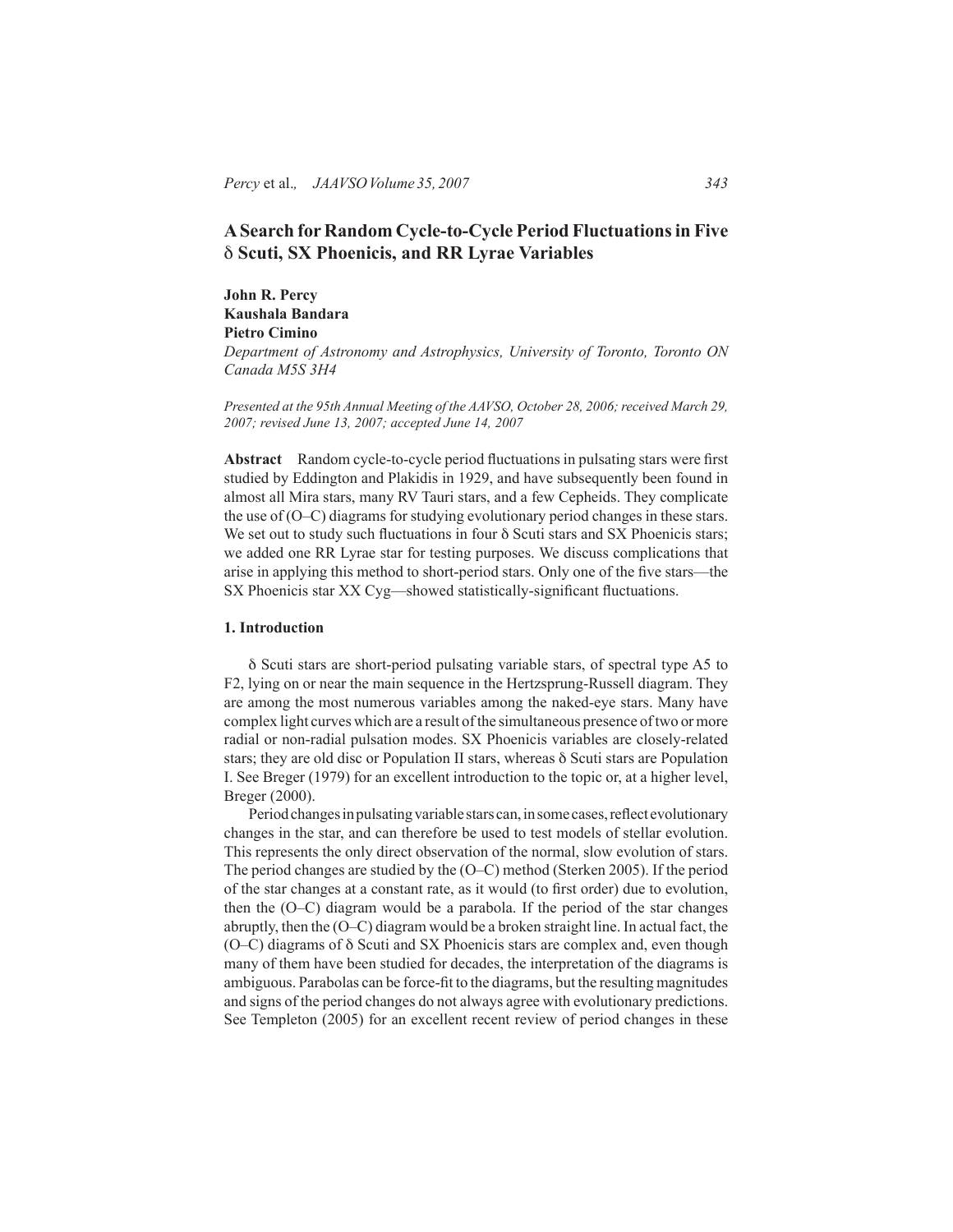stars. Among other things, this review describes the long history of attempts to explain the period changes in δ Scuti stars in terms of evolutionary changes.

#### **2. Random cycle-to-cycle period fluctuations**

One process that can lead to non-parabolic (O–C) diagrams is random cycleto-cycle period fluctuations. Eddington and Plakidis (1929) developed a formalism for studying these, and showed that they occurred in a few Mira stars. Percy and Colivas (1999), using an AAVSO database of times of maximum and minimum brightness of almost 400 Mira stars, over seventy-five years, showed that almost all of their (O–C) diagrams were dominated by this effect. Furthermore, the (O–C) diagrams of many RV Tauri and SRd variables are strongly affected by this effect (Percy *et al.* 1997), and it even occurs in at least one Population II Cepheid (RU Cam: Percy and Hale 1998) and at least one Population I Cepheid (SV Vul: Turner *et al.* 2001), but not in most other Cepheids (Turner and Berdnikov 2001). Nor was it present in BW Vul, a  $\beta$  Cephei star (Percy *et al.* 2003). The ratio  $\varepsilon$ /P is 0.01 to 0.05 in Mira stars, and 0.005 to 0.02 in RV Tauri and SRd stars, where ε is the average fluctuation per cycle, measured in days.

In this paper, we test the hypothesis that some of the complexity in the  $(O-C)$ diagrams of  $\delta$  Scuti and SX Phoenicis stars is due to this effect. Furthermore, if  $\delta$ Scuti and SX Phoenicis stars are physically different, it is possible that the effect occurs in one (most likely the lower-gravity SX Phoenicis stars) but not the other.

# **3. Data**

Several δ Scuti or SX Phoenicis stars have been studied for decades, and dozens (or more) of times of maximum recorded. Unfortunately the data are usually very heterogeneous, often including photographic or visual data, as well as photoelectric data for the larger-amplitude stars. The photoelectric or CCD observations may be made using different instruments, through different filters; the time of maximum varies slightly, depending on the wavelength of observation. The Eddington-Plakidis algorithm requires that there be measured times of maximum that are only a few (preferably 1–10) cycles apart, and this is not often the case for short-period variables. In fact, since the periods of these stars are a few hours, it may not be possible to measure times that are a few cycles apart from one location, because daylight interferes.

We searched the literature for collections of times of maximum which were as numerous, well-distributed, and accurate as possible. By the process of elimination, we arrived at the following four stars.

#### 3.1. CY Aqr

CY Aqr is an SX Phoenicis star, *V* range 10.42–11.16 (Rodríguez *et al.* 2000; *General Catalogue of Variable Stars* (GCVS) Kholopov *et al.* 1985). Many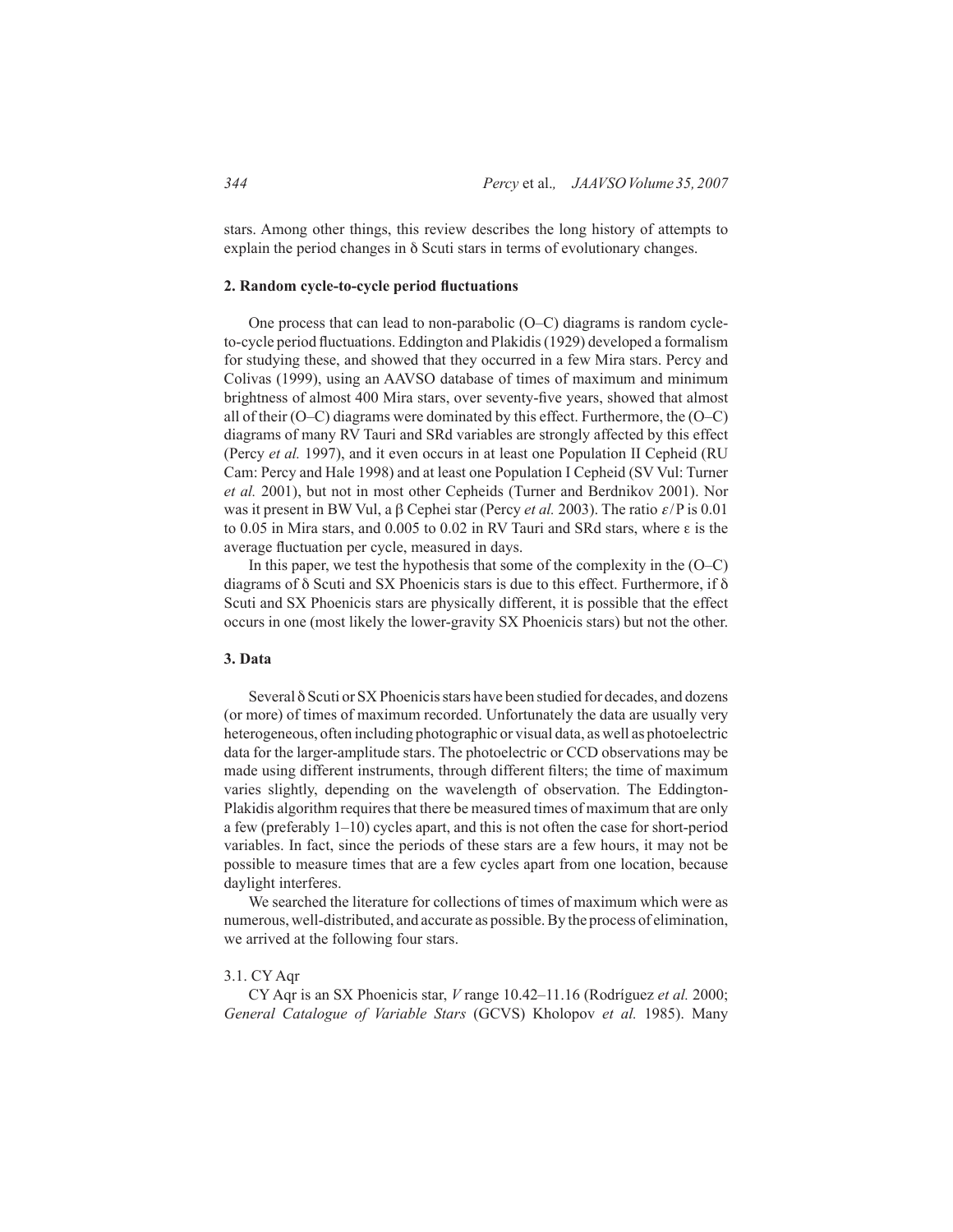interpretations of its (O–C) diagram have been published, most of them postulating a series of abrupt period changes. Powell *et al.* (1995) provide the most complete account, and we have used 472 times of maximum, expressed to  $\pm$  0.0001 day, provided by their paper.

# 3.2. VZ Cnc

VZ Cnc is a δ Scuti star, *V* range 7.18–7.91 (Rodríguez *et al.* 2000; GCVS), which was discovered in 1950. Fu and Jiang (1999) have published an (O–C) diagram which suggests that there is no long-term period change. We have used the 138 times of maximum, expressed to  $\pm$  0.0001 day, provided by their paper.

### 3.3. XX Cyg

XX Cyg is an SX Phoenicis star, *V* range 11.28–12.13 (Rodríguez *et al.* 2000; GCVS). Blake *et al.* (2002) have published a comprehensive study which, like earlier studies, clearly shows an increasing period; they derive a rate of period change of  $+5.64 \times 10^{-13}$  day/cycle. We have used 138 times of maximum, expressed to  $\pm$  0.001 day, provided by their paper.

#### 3.4. DY Peg

DY Peg is an SX Phoenicis star, *V* range 11.28–12.13 (Rodríguez *et al.* 2000; GCVS). The most recent and comprehensive study is by Hintz *et al.* (2004). This and previous studies strongly and consistently show a decreasing period, the rate of period change being about  $-6 \times 10^{-12}$  day/day. We have used 277 times of maximum, expressed to  $\pm$  0.0001 day, provided by their paper.

After the analysis of these four stars had been completed (by PC), KB did further work in developing a new computer program, and studying the effect of assumptions about the weighting of data points (see below). We therefore added one more test star to the sample, XZ Dra.

### 3.5. XZ Dra

XZ Dra is an RRab star, *V* range 9.59–10.65 (GCVS). We used 504 times of maximum, expressed to  $\pm$  0.001 to 0.0001 day, from the GEOS database at: http:// dbrr.ast.obs-mip.fr/maxRR.html.

The periods (in days) and the epochs (HJD) that were used to determine the (O–C) values for CY Aqr, VZ Cnc, XX Cyg, DY Peg, and XZ Dra were: 0.061038328 and 2426159.485, 0.178363665 and 2431550.7187, 0.13486513 and 2430671.1015, 0.072926308 and 2429193.4506, 0.476497 and 2441928.374, respectively.

# **4. Analysis**

To test for random cycle-to-cycle period fluctuations, the hypothesis is made (Eddington and Plakidis 1929) that some or all of the (O–C) variations are due to random fluctuations  $(\varepsilon)$  in period from one cycle to the next. There are also random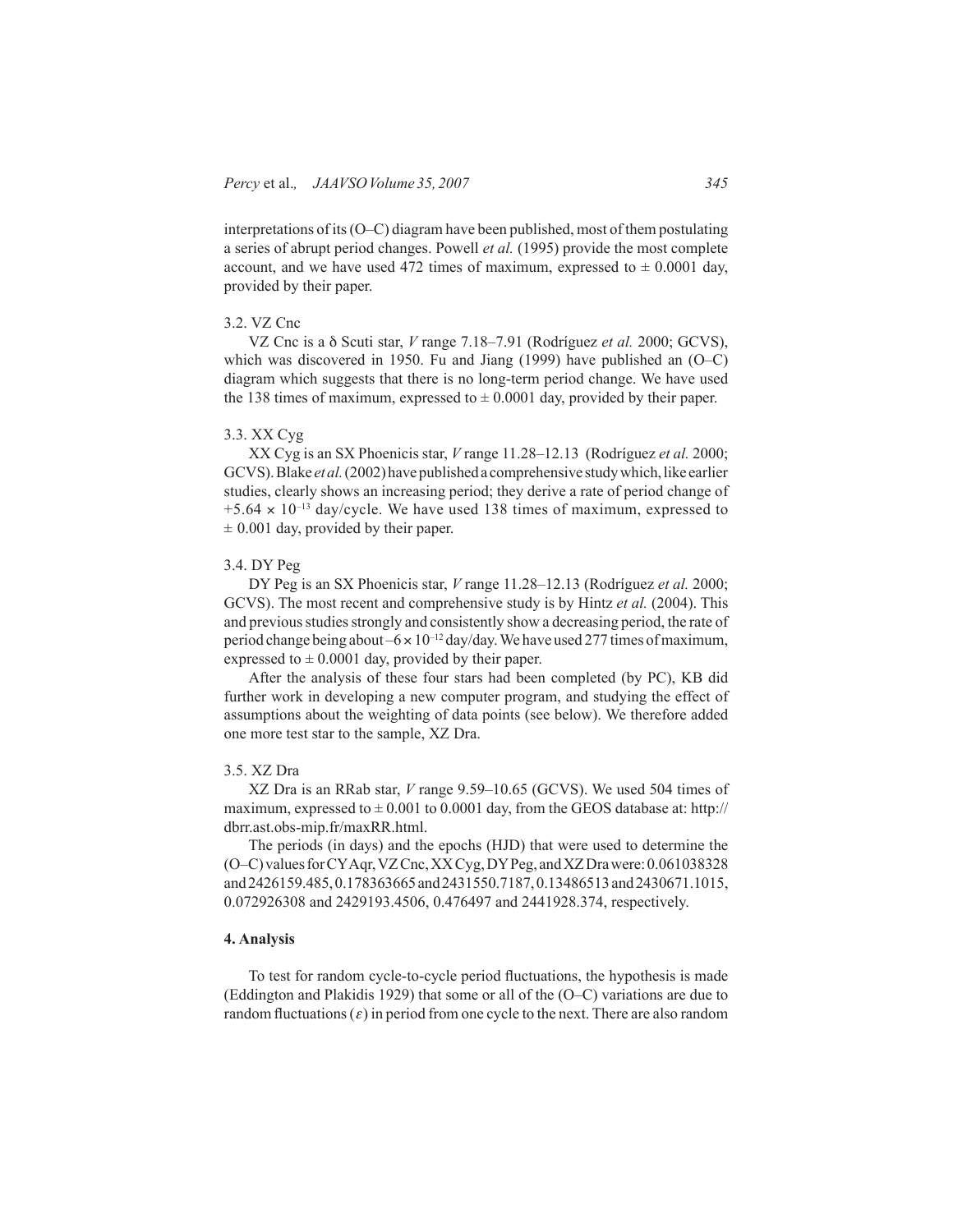errors ( $\alpha$ ) in the measured times of maximum light. These errors are each assumed to be accidental and uncorrelated. We define  $z(r)$  as the (O–C) of the *r*th maximum, compared with the ephemeris, and  $u(x,r) = z(r+x) - z(r)$  is the accumulated delay in *x* periods which, according to the hypothesis, is the sum of *x* uncorrelated random fluctuations. Allowing also for the random errors in the measured times of maximum light, we find that the average value  $\lt u(x)$  > over all values of *r* is given by

$$
\langle u(x) \rangle^2 = 2\alpha^2 + x\epsilon^2 \tag{1}
$$

so a plot of  $\leq u(x) >^2$  against *x* should be a straight line with slope  $\varepsilon^2$  and intercept  $2\alpha^2$ . Note that *x* is measured in cycles.

We therefore first determined the  $z(r)$  from the best available ephemeris of each star, and then used these to determine  $\langle u(x) \rangle^2$  for all possible maxima, *x* cycles apart. The values of  $\leq u(x) >^2$  were plotted against *x*. Normally, the region between  $x = 0$  and  $x = 20$  can be used to determine the slope and intercept.

In practice, it is often better to determine  $\alpha$  from the value of  $u(1)$ , which is usually better defined than the intercept.

There are several ways to implement this algorithm. We have initially done it within EXCEL. One of us (KB) has also written a suite of programs in  $c++$  and a manual, which we would be pleased to share; we plan to eventually make it available on the website:

### http://www.astro.utoronto.ca/~percy/index.html

There is a complication, in this work, which was not present in the analysis of Mira stars. In the case of the Mira stars, every time of maximum brightness has been recorded for many decades, covering dozens of cycles, thanks to the work of AAVSO observers. The value of  $\varepsilon$  is determined from the values of  $\leq u(x) \geq 2$ for *x* between 1 and 20. Each of those values has approximately the same weight, because each of them is determined from the differences between several dozen values of  $z(r)$ —especially for small *x*. In the case of the  $\delta$  Scuti stars, however, there are many values of x for which  $\leq u(x) > 2$  is not determined, or is determined from only one or two  $z(r)$  differences, and therefore has little or no weight. This can be seen from the error bars in the points in the figures. One alternative is to weight the points according to the number of  $\Delta z(r)$  values contributing to it. A second is to weight the points inversely proportional to the standard error of each point. Ideally, the results should not depend crucially on which weight is used. If it does, the result should be regarded with suspicion.

Figure 1 shows the  $\langle u(x) \rangle$  diagram for about thirty cycles in Mira, showing how the error bars are related to the number of pairs of (O–C)s that contribute to each point. Figures 2 and 3 show the  $\langle u(x) \rangle$  diagrams for CY Aqr and XX Cyg, as examples.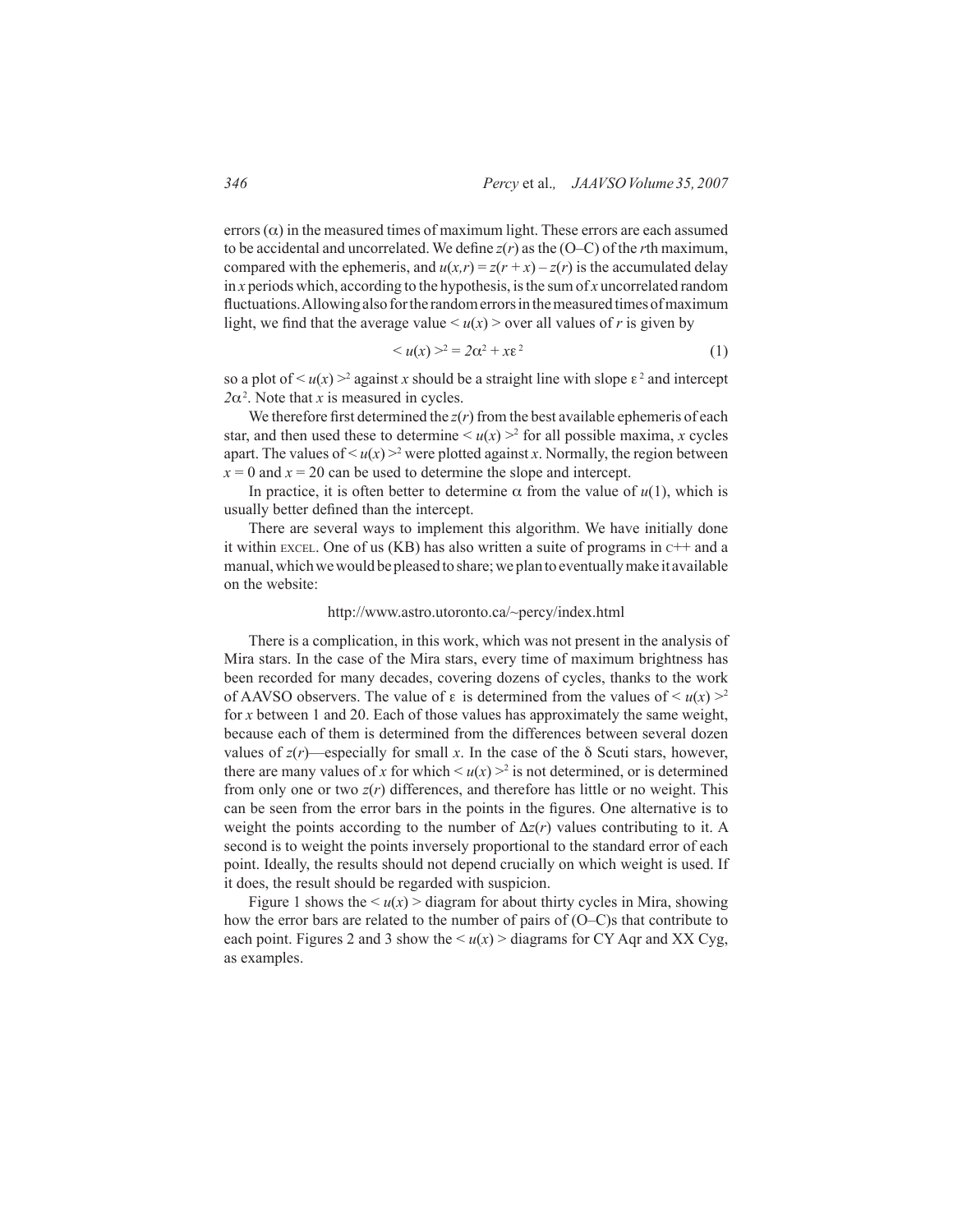# **5. Results**

# 5.1. CY Aqr

The value of  $\varepsilon$  is 0.00096 with a 3- $\sigma$ upper limit of 0.0014 and a 3- $\sigma$ lower limit of zero; the 3- $\sigma$  upper limit of  $\varepsilon$ /P is 0.0225 (Figure 2). Here and throughout,  $\sigma$ represents the standard deviation. The value of α as determined from the intercept is 0.0028 day but the value as determined from  $u_1$  is 0.007 day. The value of  $\varepsilon$  is *almost* significantly non-zero at the  $3-\sigma$  level—but not quite.

#### 5.2. VZ Cnc

The value of  $\varepsilon$  is 0.00026 with a 3- $\sigma$  upper limit of 0.0064 and a 3- $\sigma$  lower limit of zero; the 3- $\sigma$  upper limit of  $\varepsilon$ /P is 0.0064. The value of  $\alpha$  as determined from the intercept is 0.0042 day; the value as determined from  $u_1$  is consistent with this. The value of  $\varepsilon$  is thus not significantly non-zero at the 3- $\sigma$  level.

### 5.3. XX Cyg

The value of  $\varepsilon$  is 0.000279 with a 3- $\sigma$  upper limit of 0.00033 and a 3- $\sigma$  lower limit of 0.00021 (Figure 3); the 3- $\sigma$  upper limit of  $\varepsilon$  / P is 0.0020. The value of  $\alpha$ as determined from the intercept is 0.00041 day but the value as determined from  $u<sub>1</sub>$  is 0.0007 day. This is the only star in our sample which shows the Eddington-Plakidis effect at the  $3-\sigma$  level.

# 5.4. DY Peg

The value of  $\varepsilon^2$  is negative, so the nominal value of  $\varepsilon$  is zero, with a 3- $\sigma$  upper limit of 0.000063; the 3- $\sigma$  upper limit of  $\varepsilon$ /P is 0.00086. There are no significant random cycle-to-cycle period fluctuations. The value of  $\alpha$  as determined from the intercept is 0.0007 day, which is consistent with the value as determined from  $u_1$ .

# 5.5. XY Dra

The value of  $\varepsilon$  is  $0.0021 \pm 0.041$  which is not significantly different from zero. The value of  $\alpha$  as determined from the intercept is  $0.023 \pm 0.029$  day.

# **6. Discussion**

The application of the Eddington-Plakidis algorithm is much more complicated in these short-period stars in which only a small fraction of times of maximum have been measured, and in which consecutive times of maximum are rarely measured. We have chosen variables with several hundred measured times of maximum; it will not be practical to analyze most other short-period variables.

One additional possible source of scatter in the (O–C) diagram in these stars is multiperiodicity: many δ Scuti stars have two or more periods. Of the four that we have studied, only VZ Cnc is considered to be multiperiodic (Fu and Jiang 1999), and there is nothing unusual in the  $\langle u(x) \rangle$  diagram for this star.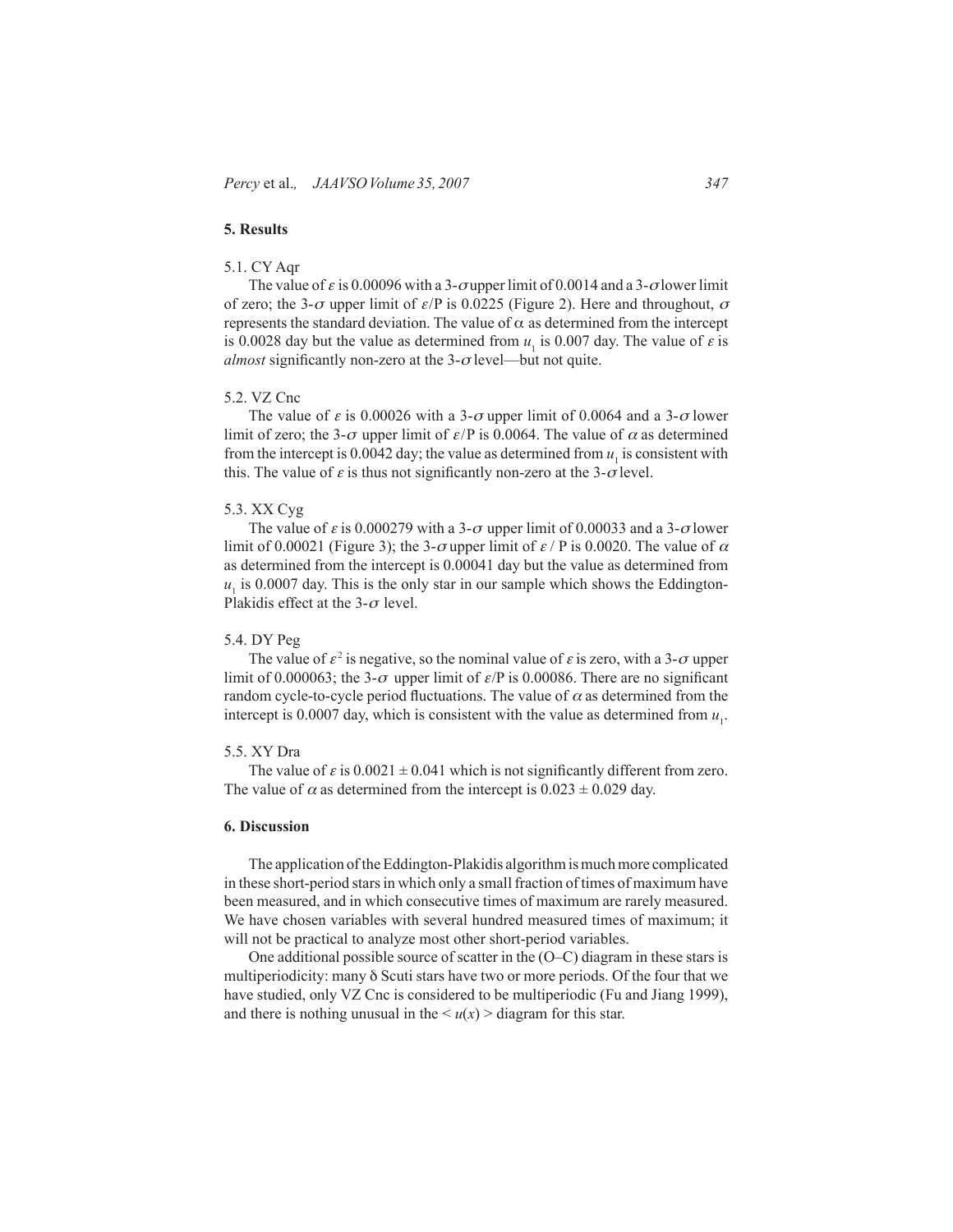Nevertheless, we have shown that, in the five stars analyzed, random cycle-tocycle period fluctuations are not large, and are therefore not a dominant contributor to the (O–C) diagrams of these stars. The values of  $\varepsilon$ /P are: for CY Aqr, 0.0157  $\pm$  0.015; for VZ Cnc, 0.0015  $\pm$  0.002; for XX Cyg, 0.0021  $\pm$  0.0001; for DY Peg,  $0.0013 \pm 0.0007$ . Only the value for XX Cyg is significant to the 3- $\sigma$  level.

The cause of the complexities in the (O–C) diagrams of these stars, i.e., the non-parabolic shape, remains unclear.

### **7. Conclusions**

Random cycle-to-cycle period fluctuations, if they are present in δ Scuti and SX Phoenicis stars, are considerably smaller than they are in Mira stars and RV Tauri stars ( $\varepsilon$  / P  $\leq$  0.002 as opposed to 0.005 to 0.05) and are not a significant contributor to the complex (O–C) diagrams of these stars.

### **8. Acknowledgements**

Pietro Cimino was a participant in the Research Opportunity Program of the Faculty of Arts and Science, University of Toronto, a prestigious program which enables second-year undergraduate students to complete a research project for course credit. We thank Hintz *et al.*, Blake *et al.*, Fu and Jiang, and Powell *et al.* for providing times of maximum in electronic form, either in their paper or by private communication. This research has made use of the simbal database maintained at the Centre de Données astronomiques de Strasbourg. JRP thanks the Natural Sciences and Engineering Research Council of Canada for a Research Grant.

# **References**

- Blake, R. M., Delaney, P., Khosravani, H., Tome, J., and Lightman, M. 2002, *Publ. Astron. Soc. Pacific*, **115**, 212.
- Breger, M. 1979, *Publ. Astron. Soc. Pacific*, **91**, 5.
- Breger, M. 2000, in δ *Scuti and Related Stars*, ed. M. Breger and M.H. Montgomery, ASP Conf. Ser., **210**, 3.
- Eddington, A. S., and Plakidis, S. 1929, *Mon. Not. Roy. Astron. Soc.*, **90**, 65.
- Fu, J.-N., and Jiang, S.-Y. 1999, *Astron. Astrophys. Suppl.*, **136**, 285.
- Hintz, E. G., Joner, M. D., and Ivanushina, M. 2004, *Publ. Astron. Soc. Pacific*, **116**, 543.
- Kholopov, P. N., *et al.* 1985, *General Catalogue of Variable Stars*, 4th ed., Moscow.
- Percy, J. R., Bezuhly, M., Milanowski, M., and Zsoldos, E. 1997, *Publ. Astron. Soc. Pacific*, **109**, 264.
- Percy, J. R., and Colivas, T. 1999, *Publ. Astron. Soc. Pacific*, **111**, 94.
- Percy, J. R., and Hale, J. 1998, *Publ. Astron. Soc. Pacific*, **110**, 1428.
- Percy, J. R., Velocci, V., and Sterken, C. 2003, *Publ. Astron. Soc. Pacific*, **115**, 626.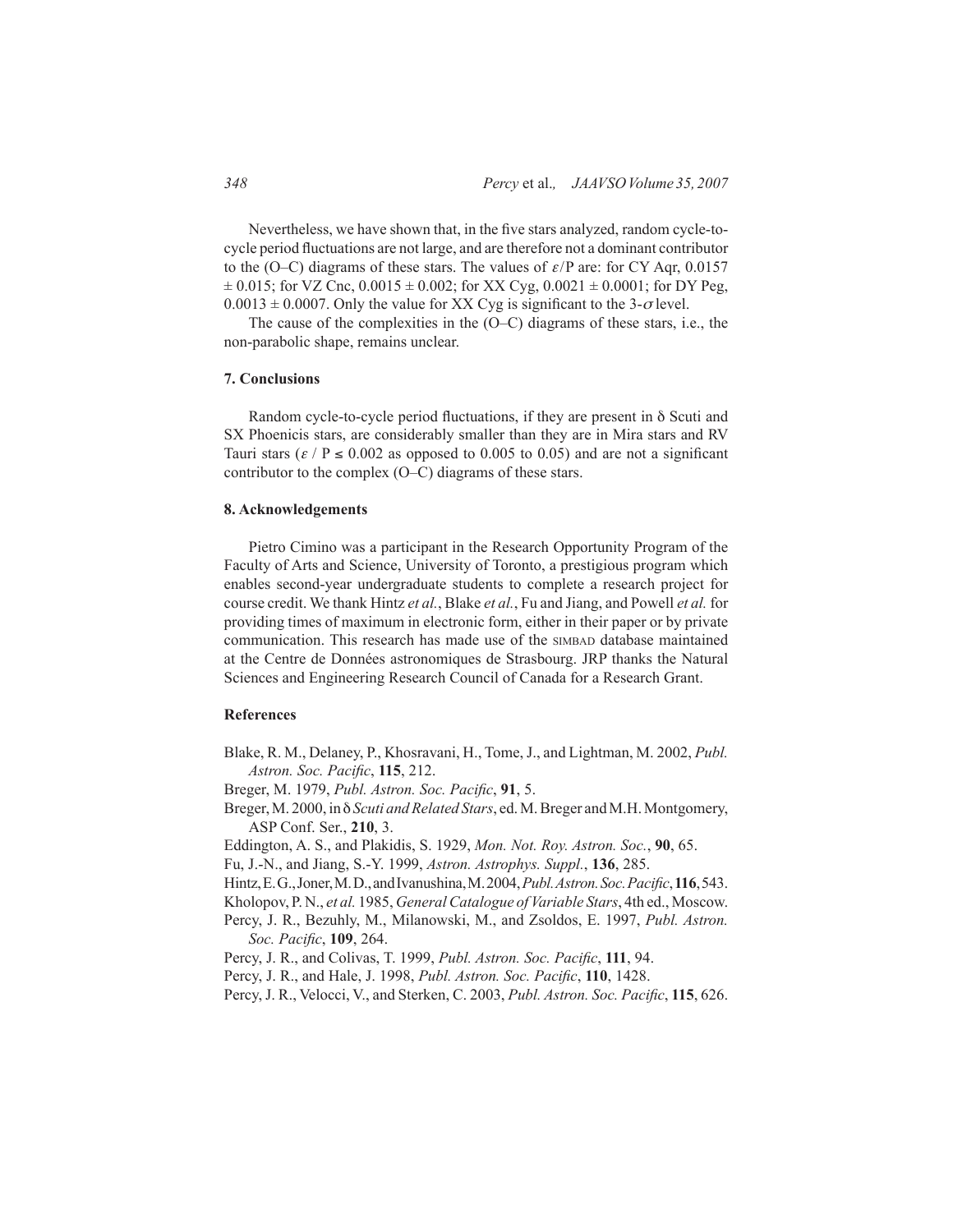- Powell, J. M., Joner, M. D., and McNamara, D. H. 1995, *Publ. Astron. Soc. Pacific*, **107**, 225.
- Rodríguez, E., López-González, M. J., and López de Coca, P. 2000, *Astron. Astrophys., Suppl. Ser.*, **144**, 469.
- Sterken, C. (ed.), 2005, *The Light-Time Effect in Astrophysics: Causes and Cures of the (O–C) Diagram*, ASP Conf. Ser., **335**.

Templeton, M. R. 2005, *J. Amer. Assoc. Var. Star Obs.*, **34**, 1.

- Turner, D. G., and Berdnikov, L. N. 2001, *Odessa Astron. Publ.*, **14**, 170.
- Turner, D. G., Billings, G. W., and Berdnikov, L. N. 2001, *Publ. Astron. Soc. Pacific*, **113**, 715.



Figure 1. Graph of  $\leq u(x) >^2$  vs. *x* of o Ceti (weight = sample size). The  $\leq u(x) >$ diagram for about thirty cycles of Mira. Note that the error bars become larger as *x* becomes larger, because there are fewer and fewer pairs of (O–C)s that are *x* cycles apart.